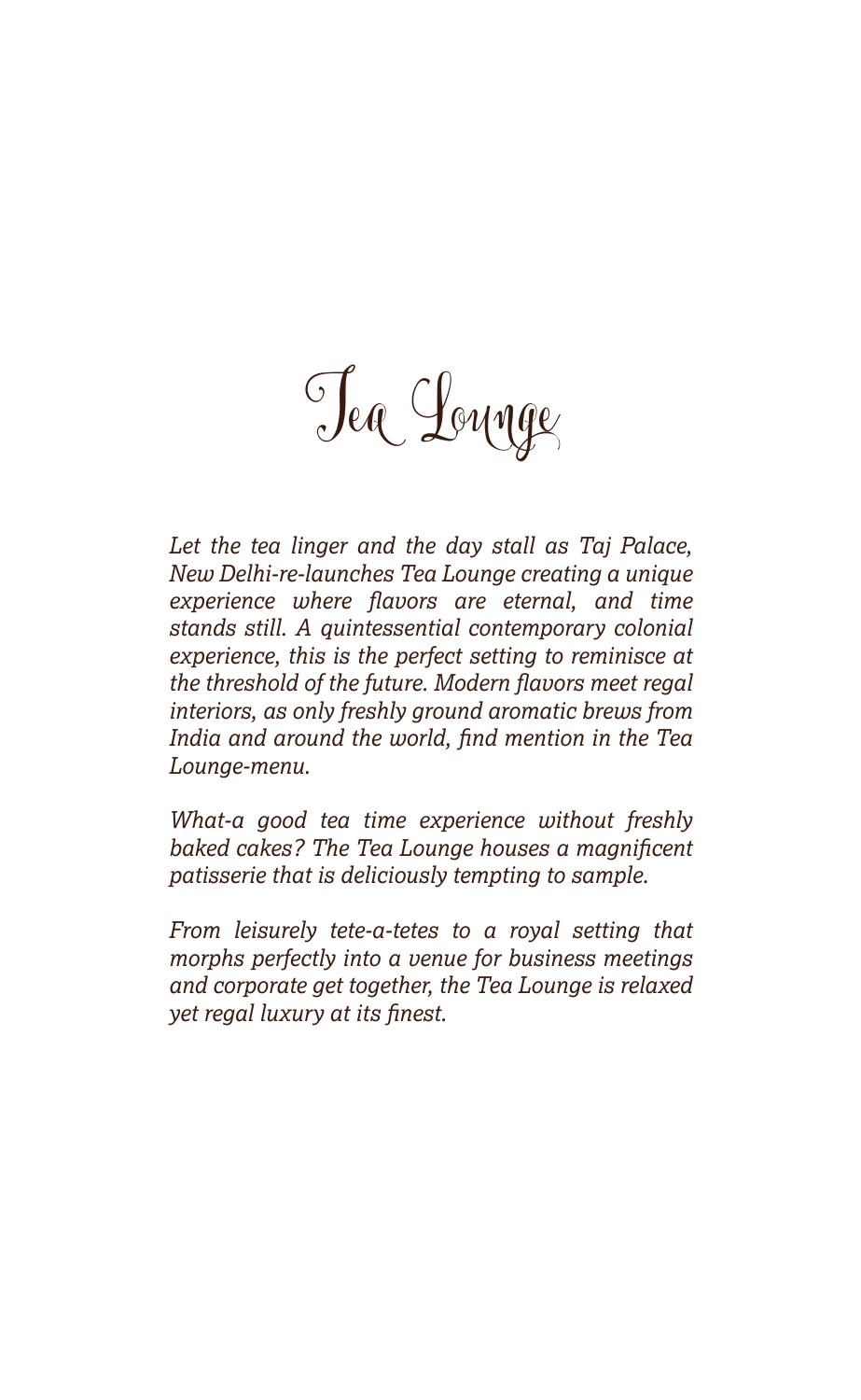Darjeeling Single Estate Varietals

| Makaibari<br>A robust Darjeeling tea with a soothing aroma | 495 |
|------------------------------------------------------------|-----|
| Castelton<br>A fine summer muscatel black tea              | 495 |
| Risheehat                                                  | 495 |
| A Darjeeling muscatel with notes of herbs and spice        |     |

Assam

*Halmari 495 A strong malty flavored Assam tea*

*Dikom 495 A brisk yet malty black tea from Dikom, Assam*

*Duflating Gold tea A whole leaf tea with golden tips*



| Chamraj FTGFOP<br>A famouse Nilgiri tea with hint of citrus                                  | 495 |
|----------------------------------------------------------------------------------------------|-----|
| Rajamallay<br>A special offering from Munnar, this well rounded tea with soft notes of fruit | 495 |

*All the above prices are in INR and excluding government taxes Do let us know if you are allergic to any of the ingredients*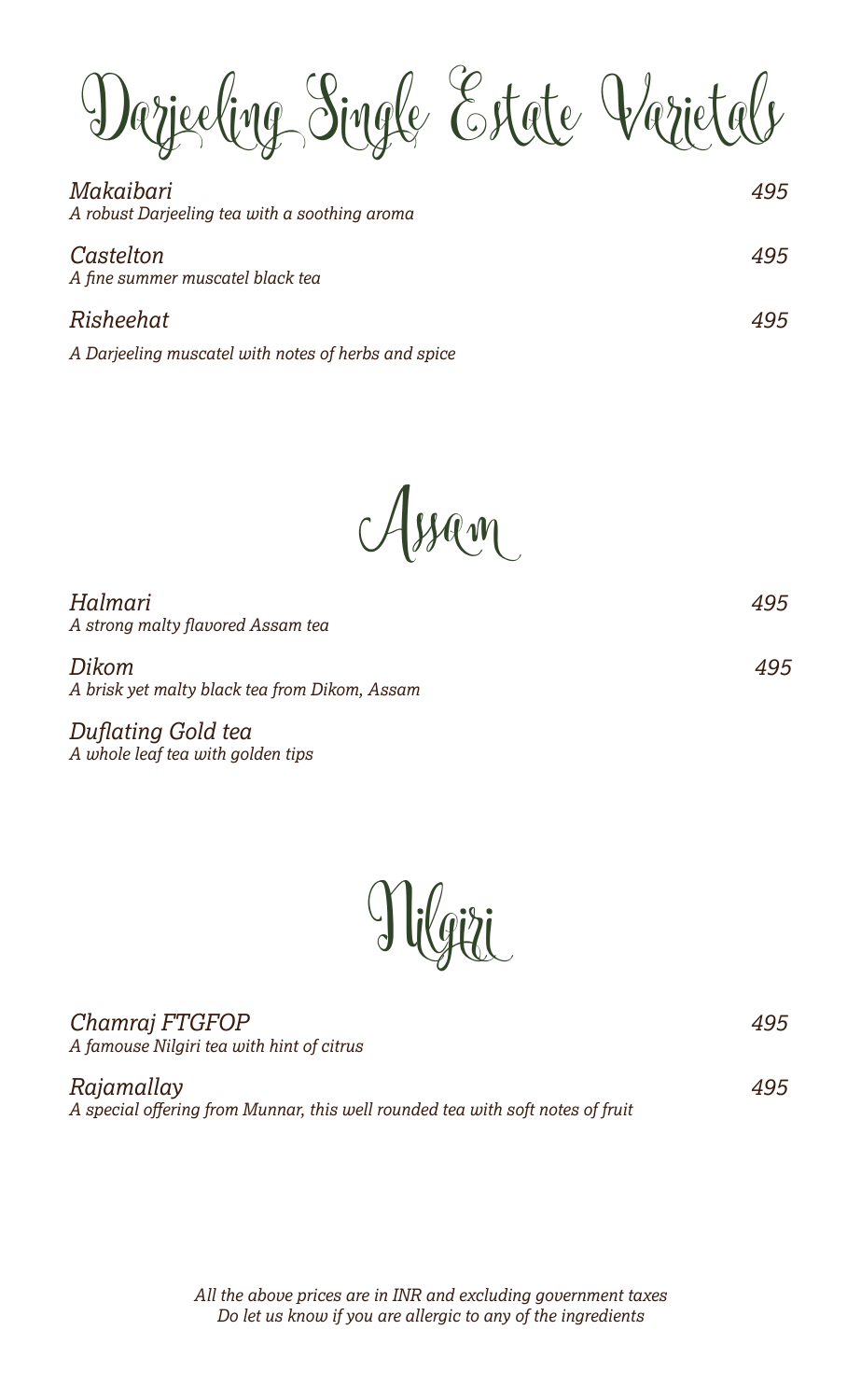$\ell \mathcal{A}$ 

| Jasmine<br>A sweet green tea with the delicate aroma of jasmines                      | 495 |
|---------------------------------------------------------------------------------------|-----|
| Sencha<br>Japanese green tea with a hint of seaweed                                   | 495 |
| Pi Lo Chun<br>The mellow taste of apricots makes this tea a hot favourite             | 495 |
| Matcha<br>Finely ground Japanese tea rich in antioxidants                             | 495 |
| Gyokuro<br>A light and uplifting Japanese green tea with a delicate flavour and aroma | 495 |
| Green tea<br>Fine green tea with the perfect balance of aroma and flavor              | 495 |

International Favorites

| Chamomile<br>A relaxing and healthy blend of chamomile flowers and green tea leaves  | 495 |
|--------------------------------------------------------------------------------------|-----|
| Moroccan mint<br>A strong blend with bursts of minty freshness                       | 495 |
| English breakfast<br>A rich and traditional blend of teas from Assam and Darjeeling  | 495 |
| Earl grey<br>Robust black tea with bergamot overtones                                | 495 |
| Ceylon<br>A well-balanced Sri Lankan blend with a full-bodied taste and strong aroma | 495 |

*All the above prices are in INR and excluding government taxes Do let us know if you are allergic to any of the ingredients*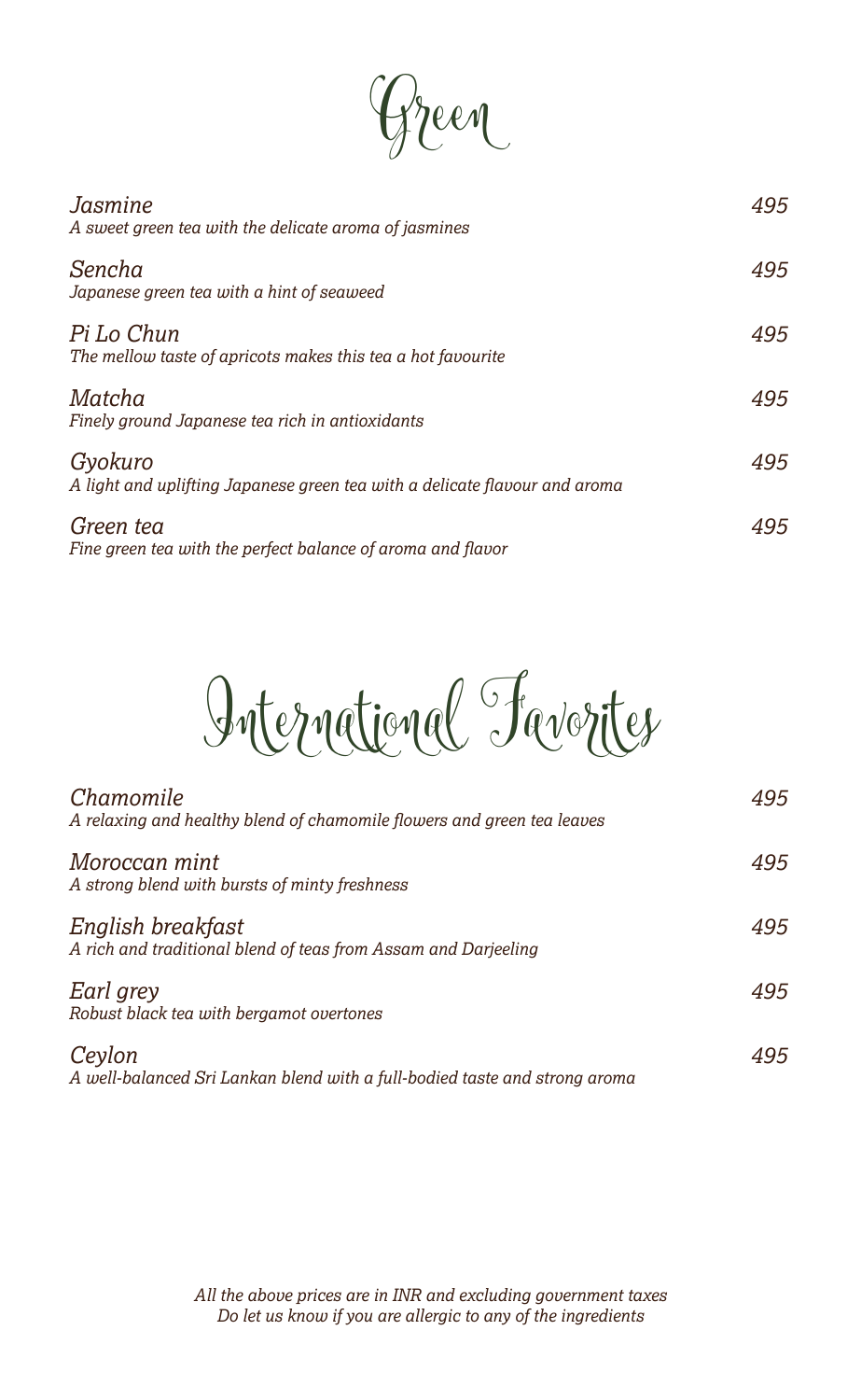$\int_0^\infty$ llee

| Cappuccino<br>Espresso with steamed and foamed milk | 495 |
|-----------------------------------------------------|-----|
| Café latte<br>Double espresso with steamed milk     | 495 |
| Espresso/doppio<br>Strongly roasted, Italian Coffee | 495 |
| Freshly brewed coffee                               | 495 |

Single Origin Coffee

| Jamaican Blue Mountain                                                                                           | 495 |
|------------------------------------------------------------------------------------------------------------------|-----|
| "Wallenford Estate" from Blue Mountain district of Jamaica, fines,<br>mild and aromatic with hints of chocolate. |     |
|                                                                                                                  |     |

## *Ethiopian Sidamo 495*

*Rich, flavourful roast*

*A marvelous Ethopian washed mocha with a slight floral aroma and hints of chocolate and lemon peel.*

Traditional Coffee

| South Indian filter coffee<br>The saga of Indian coffee began on a humble note. The term "filter coffee"                                                                           | 495 |
|------------------------------------------------------------------------------------------------------------------------------------------------------------------------------------|-----|
| Aged Indian monsoon Malabar<br>Medium boiled coffee with spicy and woody notes, the aged Monsoon Malabar is stunning,<br>served with desserts and often compared to an aged scotch | 495 |
| Turkish coffee                                                                                                                                                                     |     |

*Dark brown unfiltered coffee*

*All the above prices are in INR and excluding government taxes Do let us know if you are allergic to any of the ingredients*